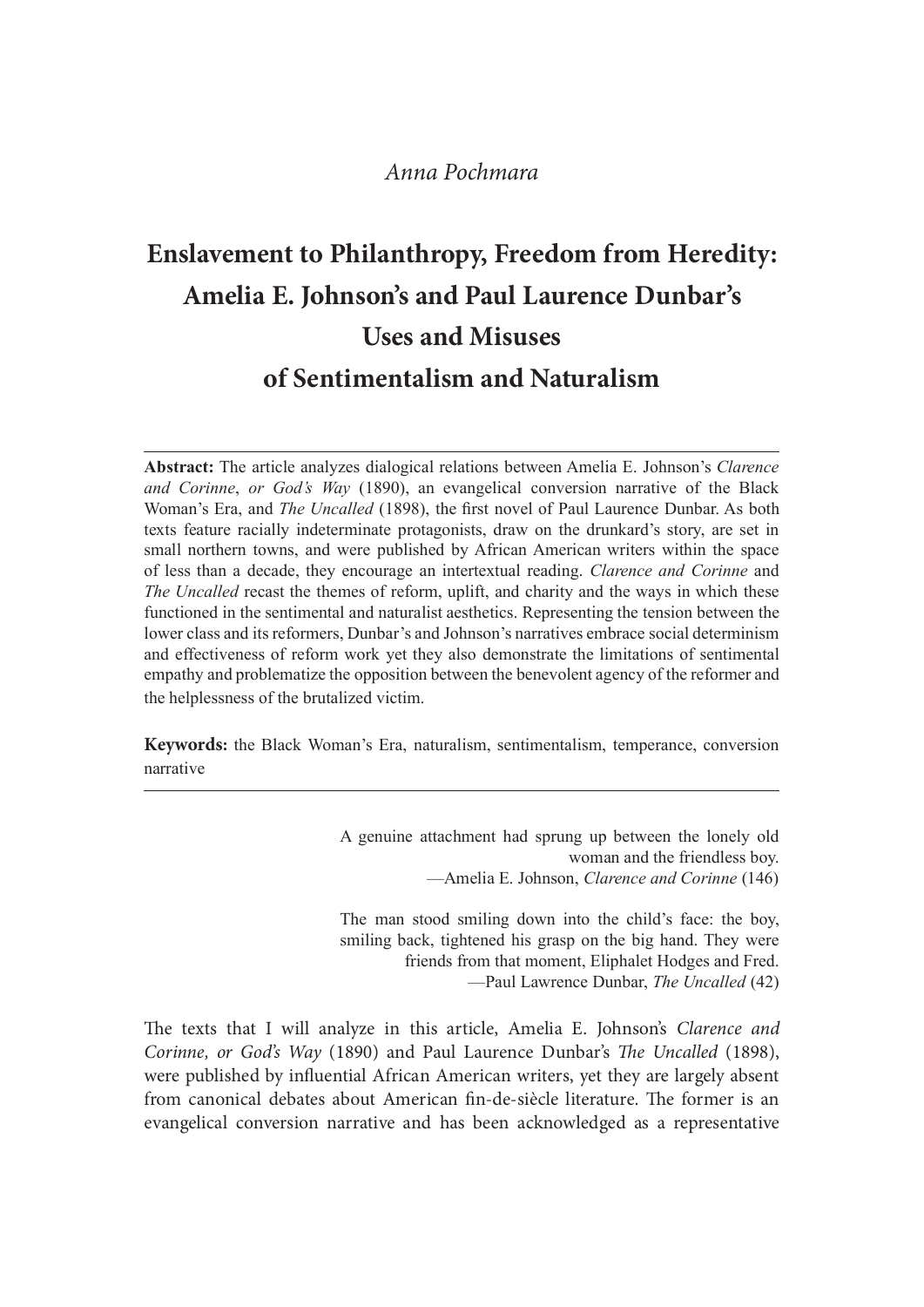of black appropriations of the sentimental tradition (Tate 11-12), and the latter has recently been positioned in the American canon of naturalism as a text that "probes the issues of spirituality, heritage, destiny, and the environment to explain social marginality and moral turpitude" (Jarrett 290). I will argue that the two novels do not ideally fit either sentimental or naturalist conventions but rather draw on both of them simultaneously, and thus they are an apt case study of the overlapping spaces between the two aesthetics. Furthermore, the many parallels between the two texts suggest that, in his first novel, Dunbar enters a dialogue with the Black Woman's Era, black women's outburst of literary activity represented by Johnson, which points to the dominant position of this body of African American writing at the turn of the twentieth century.

Although naturalism and sentimentalism are conventionally perceived as two distinct, almost oppositional traditions, frequently strongly gendered as masculine and feminine respectively (Williamson 7), they share significant features. Thematically, both are primarily interested in the underprivileged, and both highlight the significance of external influences in their narratives. Structurally, their sensational plotlines, abounding in coincidences, have been defined against the expectations for verisimilitude and plausibility set by literary realism.<sup>1</sup> Clarence and Corinne and The Uncalled exemplify these general similarities between sentimentalism and naturalism as well as their more nuanced shared concerns, such as representations of social reform and intemperance. Dunbar's and Johnson's texts, however, go beyond just exhibiting parallels between naturalism and sentimentalism. As a result of their indebtedness to both traditions, they recast them in meaningful ways. In both novels, the protagonists come from the underprivileged class and are orphaned at the beginning of the novel, but none is burdened with the naturalist plot of decline (Howard 142). Dunbar's work opens with a depiction of a lowerclass neighborhood, and characteristically for naturalism, it is interpolated with philosophical enunciations about natural instincts that are suppressed by culture. Yet, it avoids typical naturalist pessimism, as the main character, Fred Brent, manages to transcend both his biological heredity of alcoholic parents and the inhibiting middle-class conditioning of his adoptive milieu. Analogously, Johnson's text focuses on children who emerge from a drunkard's home. Even though the detailed portrayal of the protagonists' family dwelling highlights its meaningful impact on Clarence's and Corinne's lives, they succeed in going beyond the expectations set up for them by the logic of social Darwinism. The euphoric endings of the narratives largely stem from their residual sentimental optimism regarding social change, which is guaranteed by genteel identification and empathy with the oppressed as well as narrative coincidences that reunite broken families. my and at the beginning of the novel, but none is burdened with the naturalist<br>plot of decline (Howard 142). Dunbar's work opens with a depiction of a lower-<br>class neighborhood, and characteristically for naturalism, it is

On the other hand, both texts undercut the image of the benevolent agent

Social Construction of American Realism.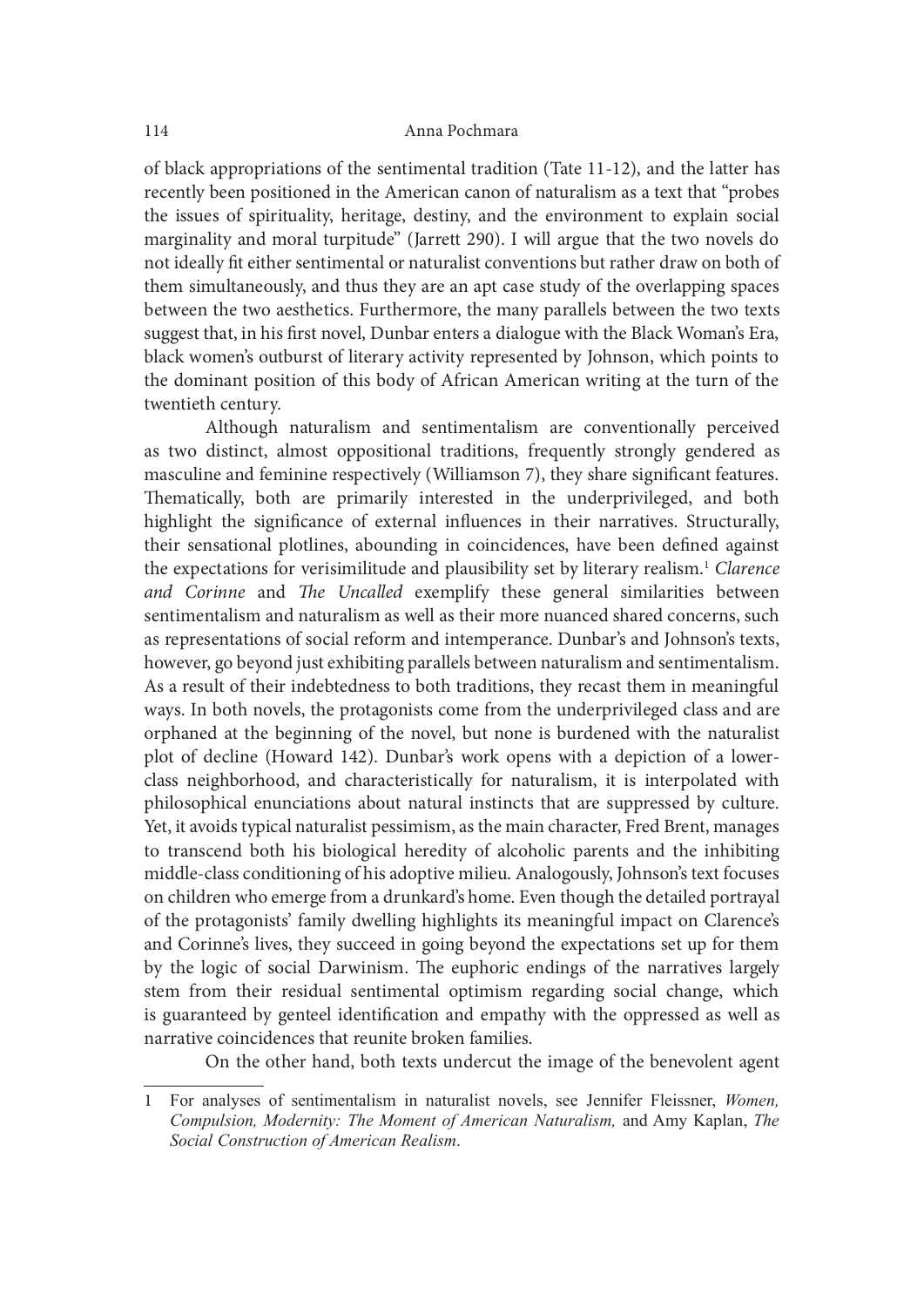of uplift. The novels strategically use the metaphors of slavery to depict the power of the newly adopted environment of respectable middle-class homes rather than to represent the force of biological heredity. Politically, their privileging of social rather than biological determinism supports the belief in the effectiveness of reform work and social transformation yet by representing the charitable guardians as enslavers, they complicate the sentimental discourse of empathy and uplit and problematize the opposition between the benevolent agency of the reformer and the helplessness of the brutalized victim. When such a blend of naturalism and sentimentalism in the novels is read in the context of the racial politics of the Nadir, it successfully balances the hope for change of the Jim Crow regime with attention to the structural conditions of the oppressed black minority.

# Freedom from Intemperance

One of the points of intersection between naturalism and sentimental reform fiction is their preoccupation with alcohol use and intemperance. In naturalism, alcohol highlights human powerlessness, whereas in sentimentalism, it serves to construct images of victimhood and thus to increase its affective force. This theme is also central for Clarence and Corinne, or God's Way and The Uncalled as both works employ children of drunkards as their protagonists. An analysis of intemperance in the novels may shed light on another significant characteristic shared by Johnson's and Dunbar's texts, namely, their racially indefinite characters. The racial indefiniteness of the protagonists and their intemperate parents can be read as a strategy that distances the narratives from the contemporary retrogressionist images of black drinking. As Claudia Tate demonstrates, the rise of Jim Crow regime was accompanied with "the social theory... termed 'retrogressionism," according to which "the (alleged) sexual excesses of the recently emancipated [African Americans] were the result of their unrestrained retrogression into savagery" (10). This ideology was instrumental in the escalation of anti-black terrorism—white-on-black lynching and rape—at the turn of the twentieth century. Retrogressionism neatly merged with a strand of temperance rhetoric that employed racialized images of alcohol use. As Sherri Broder argues, "[a]lthough temperance advocates used the term [brute] to refer to all men who abused their families by their addiction to alcohol, by the late nineteenth century the brute had become a short-hand for immigrant and African American men" (100).<sup>2</sup> The black brute who cannot restrain his passions and appetites became a staple image of retrogressionist mythology.

This controlling image of black intemperance can be illustrated with a short but representative quote from Thomas W. Dixon's The Leopard's Spots (1902), a classic of retrogressionist literature, which depicts an African American soldier

<sup>2</sup> For a more detailed reading of race in *Clarence and Corinne*, see Anna Pochmara "Tropes" of Temperance, Specters of Naturalism: Amelia E. Johnson's Clarence and Corinne."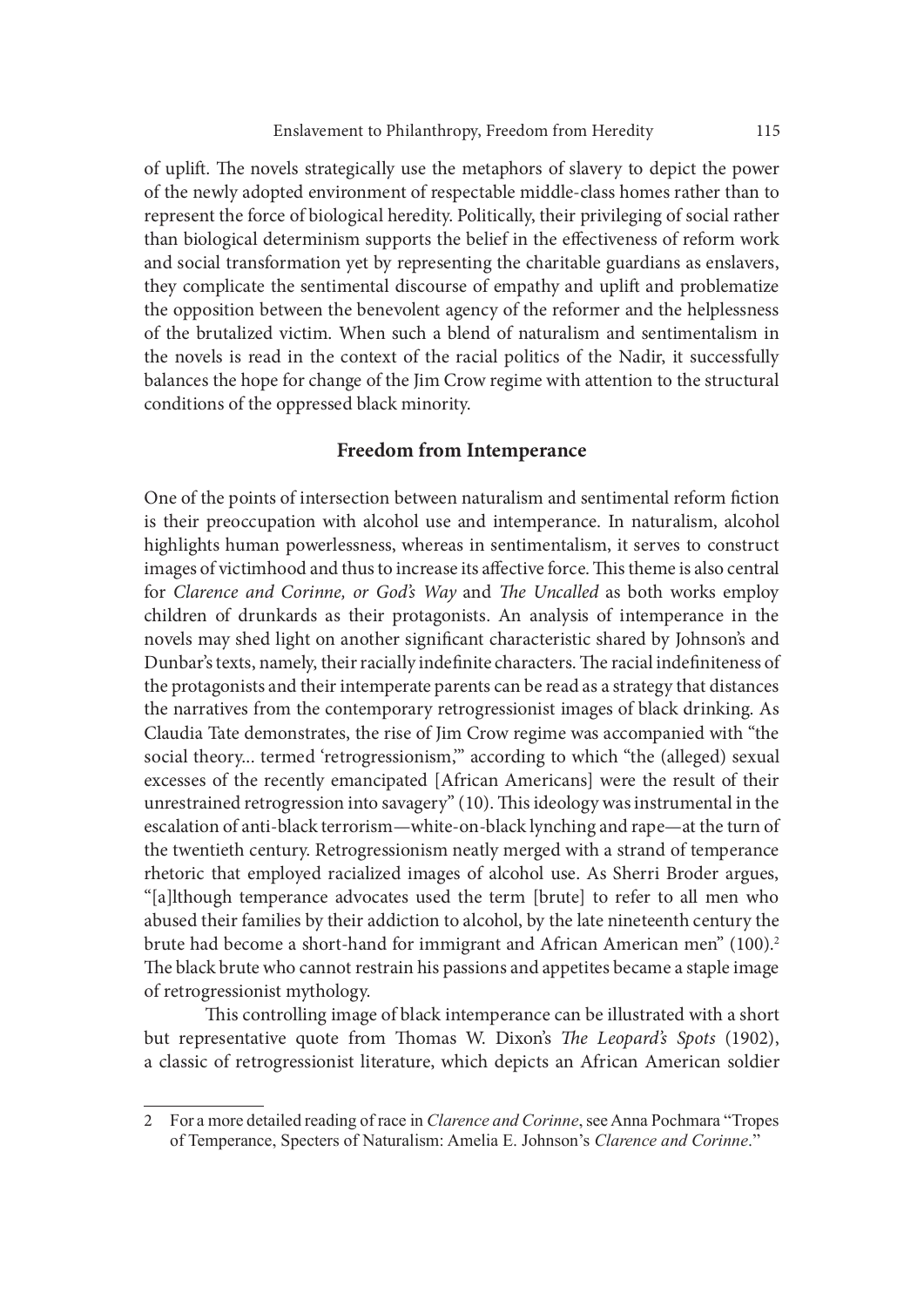disrupting a wedding ceremony to kidnap the white bride: "The burly figure of a big negro trooper from a company stationed in the town stood before them. His face was in a broad grin, and his eyes bloodshot with whiskey. He brought his musket down on the floor with a bang" (125). The grotesque characterization of the figure is deeply related to his prior alcohol use: the large mouth dominates his face in an uncontrolled smile, and his red eyes lend it a threatening edge. A less explicit, but largely analogous, image can be found in a naturalist classic (Pizer 337), Theodore Dreiser's "Nigger Jeff" (1901). Dreiser, even if he was not the loudest champion of racial equality and integration, definitely was not an explicit advocate of retrogressionism either; in his articles, he argued that "there is room for a black republic or a black empire," and many African Americans evidence "intellectual power" (Political Writings 33). Yet the text's eponymous character is referred to as a "groveling, foaming brute" (44; emphasis added) and throughout the story is depicted as a dehumanized, animalistic, and grotesque. Lynched for accosting a white girl, he explains that "[he] didn't go to do it. [He] didn't mean to dis time. [He] was just drunk" (43-44), which positions alcohol at the center of the scene. Donald Pizer, discussing the text in a formalist way, disregards the factor of race and argues that Jeff simply represents sexual desire, "a dominant, uncontrollable force in almost all of Dreiser's principal male characters" (336). Yet although "sexual desire may not lead to the destruction of such a figure as Frank Cowperwood" (Pizer 336), Jeff is tortured and killed because his act is perceived as an example of deeply racialized retrogressionist mythology, not a result of a universal human or male desire. Both Dixon's black soldier and Dreiser's Jeff represent uncontrolled desires: drinking both evidences their lack of restraint and further increases their indulgence. Thus, written in the context of the black Nadir, Johnson's and Dunbar's works dissociate themselves from such dominant retrogressionist images of blackness through the elimination of racial markers.

By choosing racially ambiguous characters, Johnson and Dunbar avoid the retrogressionist connotations in their depictions of alcohol use, but they also depart from the traditional, racially unmarked temperance rhetoric, closely related to the sentimental tradition, which is examined by Elaine Parsons in her study Manhood Lost: Fallen Drunkards and Redeeming Women in the Nineteenth-Century United States (2003). In the traditional drunkard narrative as defined by Parsons, the enslaved drunkard is "a particularly promising young man," who falls because of "external  $influences" (11);$  he is tempted by older men or by palatial urban saloons. Thus, in a direct contrast to the drunken brute of retrogressionism, he is cast as a victim, not an aggressor, and evokes the reader's sympathy, not fear or outrage. One of the central metaphors of this discourse was "slave to the bottle," which identified intemperance with slavery and mobilized an analogous affect to the sympathy for the enslaved evoked in abolitionist discourse. Even though its use goes back to the antebellum days, as Parsons observes, it "continued well ater emancipation, even to the end of the century" (28). In the late 1800s, the sentimental metaphor of enslavement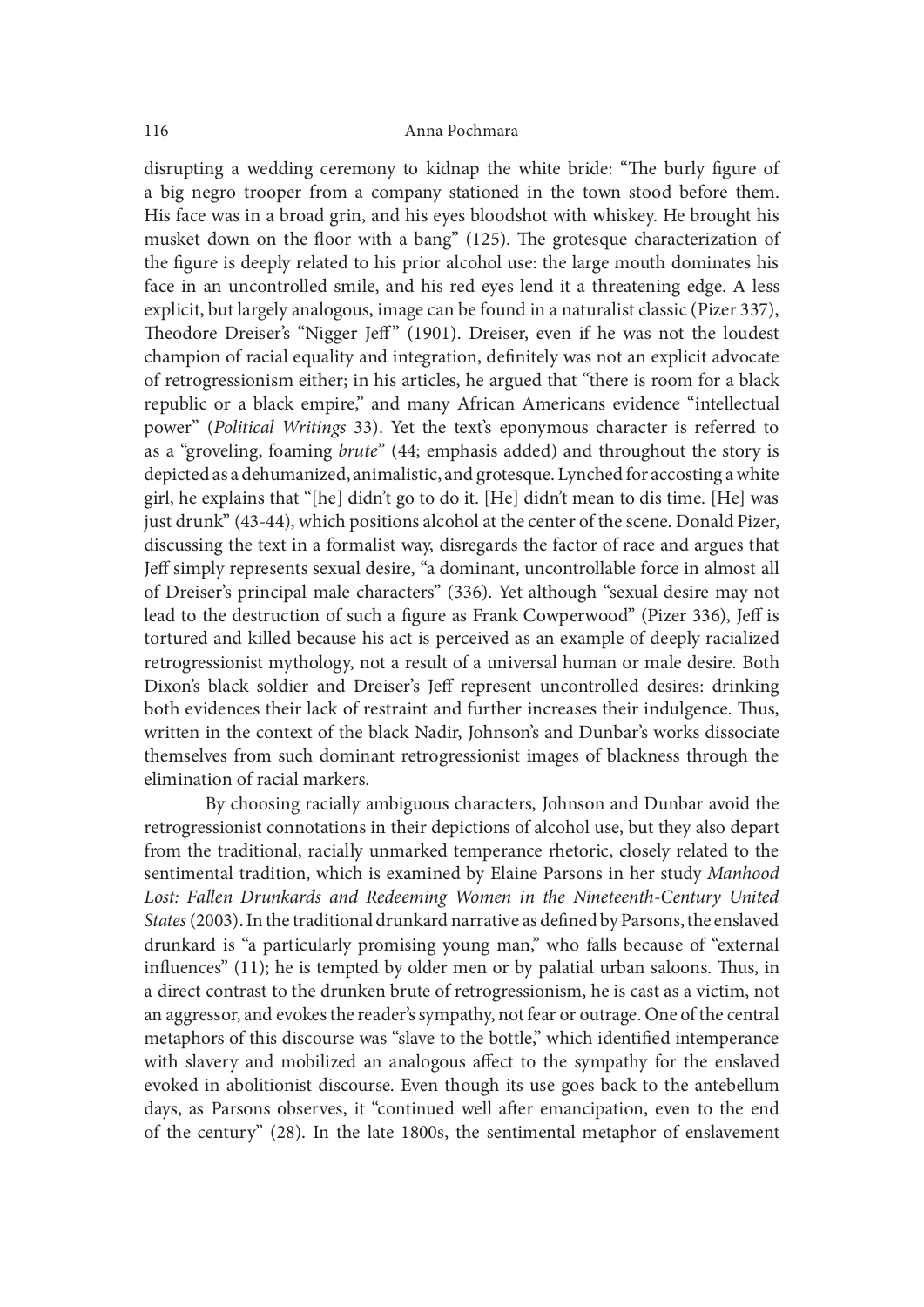to one's appetite began to resonate with the emergence of naturalist determinism. Determinist skepticism regarding human volition was largely analogous to the sentiments expressed in temperance rhetoric. Hence, although devoid of the affective excess that characterizes sentimentalism, naturalist denial of free will largely overlaps with the rhetoric of enslavement and victimhood in reform fiction.

In contrast to the hegemonic drunkard narrative, neither Dunbar's nor Johnson's novel uses the metaphor of slavery to depict intemperance. Furthermore, both avoid sentimental empathy for the inebriate as neither of the drunkard fathers is "a promising young man." In fact, the reader is unable to identify with them as they are hardly given any background history. At the beginning of each text, they strongly remind of the drunken brute, though neither is represented as ethnically or racially marked. In Johnson's narrative, James Burton's presence is first visible in the result of his intoxicated behavior: his wife's "swollen eye" suggests that he has been a violent brute (7). Subsequently, Mr. Burton disappears from the novel and is not heard of until the last but one chapter entitled "Reunion," when his death is reported in papers. In The Uncalled, Tom Brent is explicitly introduced in a dialogue as "a brute" who used to give his wife "sich beatin's... when he was in liquor you strongly remind of the drunken brute, though neither is represented as ethnically<br>or racially marked. In Johnson's narrative, James Burton's presence is first visible in<br>the result of his intoxicated behavior: his wife's " temperance activist to die just before the narrative's ending. Thus, the drunkards are largely erased from the plots. Despite their absence, they perform a significant function: throughout the novels, due to the dominance of social Darwinism and eugenics, their haunting images determine society's attitudes to and expectations for their children, especially sons. As the young protagonists struggle to separate from their heritage and all emerge triumphant, Johnson and Dunbar undermine the theory of hereditary determinism and the idea that "blood will tell" (Dunbar 69). The ending of The Uncalled, as Gene Jarrett argues, "resists portraying Fred, and even his father, as insurmountably degenerate" (293). Clarence and Corinne is less optimistic in regard to Mr. Burton, yet it also leaves some hope for his reformation in the form of his deathbed confession: "He expressed sorrow for his misspent life, but laid all the blame on whisky" (178). Such ambivalent closures—in contrast to the final destruction by alcohol or complete redemption that characterize drunkard narratives—do not offer easy sympathy for the inebriate and do not position him as a victim. At the same time, they express the belief in change and transformation, which is central to the logic of the novels.

Dunbar's The Uncalled, apart from revising the drunkard narrative in its plot, also offers an implicit metatextual commentary on temperance discourse and sentimentalism. Its young protagonist, Fred Brent, exposes the paradox of sympathy for reformed drunkards. When thinking about his father's conversion, he cannot forget about his unreformed past: "Tom Brent, temperance advocate, sometime drunkard and wife-beater" (223). Fred is outraged that "his father, after having led the life he had, should make capital out of relating it" (228). As a former minister, in his divagations, he refers to the biblical rhetoric but rather than embrace it, he challenges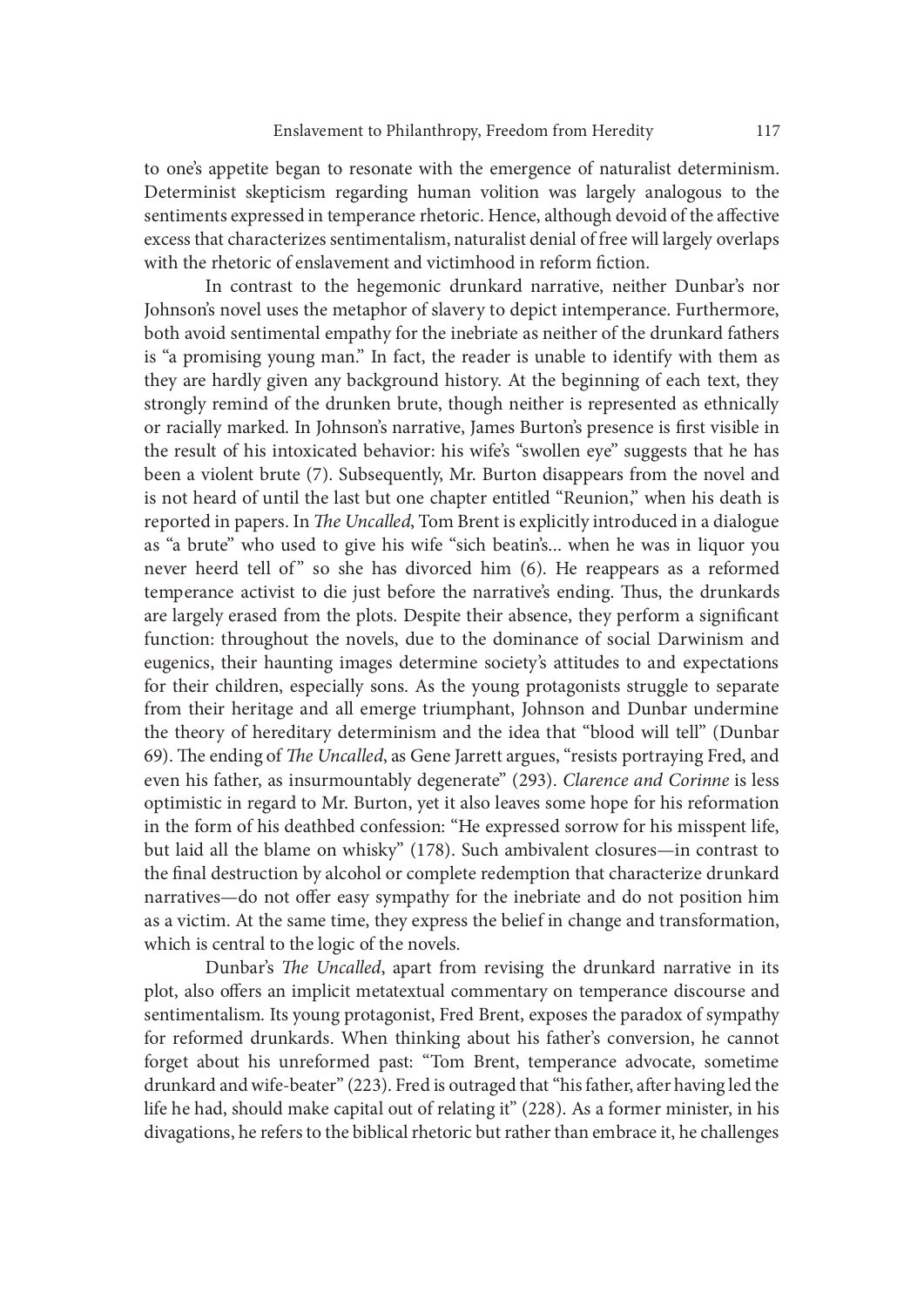its logic: "Of course they tell us that there is more joy over the one lamb that is found than over the ninety and nine that went not astray; it puts rather a high premium on straying" (230). The novel enables Fred to vent his anger at the father, which is much more elaborately depicted than their understated reconciliation preceding the death of old Tom Brent. Father's homecoming is important for Fred because he is able to tell his father that he has ruined his life and "let [him] a heritage of shame and evil" (237). In contrast to anger, forgiveness does not come easily: "Could he forgive him? Could he forget all that he had suffered and would yet suffer on this man's account?" (237). Only the moral suasion of his adoptive father Eliphalet enables Fred to say, "I forgive you, father" (237). Thus The Uncalled enters a dialogue with the sentimental sympathy for the drunkard in temperance rhetoric both by revising the plot of the temperance tale and by an explicit rhetorical attack against it in Fred's internal monologue, focusing on anger rather than forgiveness.

There is one more way in which Dunbar rewrites the drunkard story, for which "the maleness of the subject" was central (Parsons 21). Even though the inebriate father is the dominant image haunting Fred in Dunbar's novel, the text represents also his mother as intemperate. Strongly resembling the mother of Stephen Crane's Maggie, rarely sober, "Margaret had never been a particularly neat housewife" (6), and her house is "miserably dirty" and dilapidated (6). An image of female drinking is also repeated towards the end, during a temperance meeting, where the audience listens to "experiences from women whose husbands had been drunkards and from husbands whose wives had been similarly afflicted" (218). Thus the text problematizes the easy identification of intemperance with masculinity. The peculiar gender equality parallels the lack of racial markers in the novel. When read in the context of determinist philosophy and eugenic discourse, The Uncalled's downplaying of race or gender markers deemphasizes the significance of internal, biological, and hereditary factors. Moreover, as men can also be victims of their wives' intemperance, the text further challenges the correlation between black masculinity, the stereotypical drunken brute, and its white female victims.

There is one more way in which the two novels undermine the notion of hereditary intemperance and the determinist force of "demon drink." Neither text shows any moments when the children of drunkards are drawn to drinking although sons in both works migrate to the city and are exposed to its mythical temptations. Their behavior stands in stark contrast both to the sentimental drunkard narrative and to the naturalist classics dealing with the notion of alcohol use, such as Crane's Maggie: A Girl of the Streets (1893) and Jack London's John Barleycorn (1913), whose young characters enter saloons at the first invitation. London's autobiographical persona states that "here was John Barleycorn, prevalent and accessible everywhere in the community": "I found saloons, on highway and byway, up narrow alleys and on busy thoroughfares, bright-lighted and cheerful, warm in winter, and in summer dark and cool" (953). More figuratively, in Maggie, "the open mouth of a saloon call[s] seductively to passengers to enter" (30): a female anthropomorphization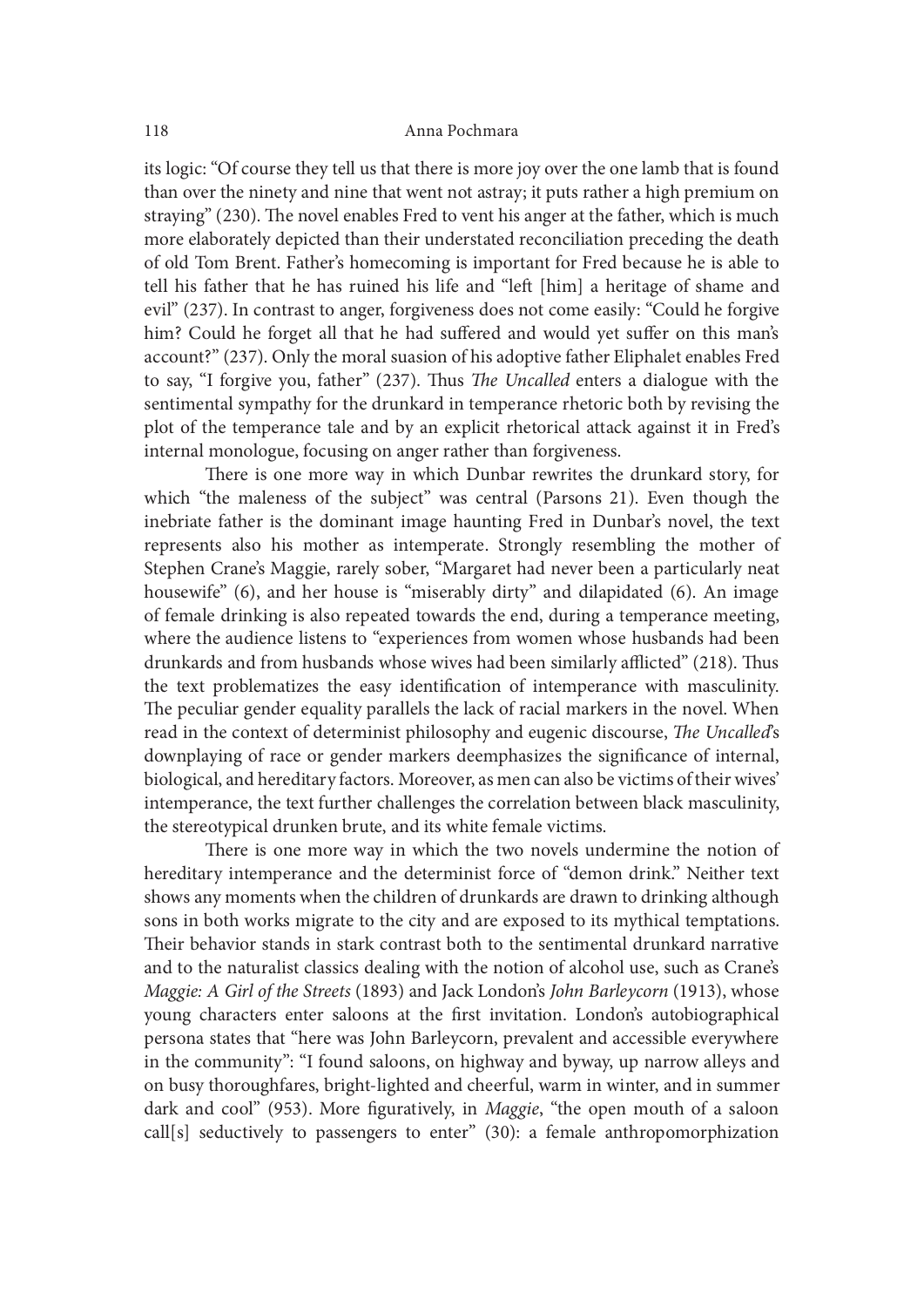of a barroom lures its male victims in the dark street of the city. In Dunbar's and Johnson's texts, the protagonists easily avoid the seductive calling of saloons and accessible alcohol. In Cincinnati, Dunbar's Fred is "surprised and sickened" (203), when he sees children fetching beer for their parents or "a mother holding a glass of beer to her little one's lips" (203), and he does not enter a beer garden, when his roommate wants to introduce him to city life. Analogously, Johnson's Clarence, ater he moves to the city, refuses to join his friends "in their nightly frolics" despite their "calling him names and poking fun at him" (82). Thus, the black novels balance the attention to the meaningful impact of the social context with the characters' selfdetermination and volition. The use of the intemperate parents helps them underline the possibility to transcend biological heritage, yet they also portray the difficult struggle against the eugenic logic that is all-pervasive in late nineteenth-century U.S. society. Whereas the metaphor of slavery was used to talk about intemperance at the time, Dunbar and Johnson use intemperance to talk about the powerful impact of social expectations rooted in eugenic thinking and the possibility of self-determined action and advancement. Images of slavery are reserved in both texts for a different theme.

# Slaves to Charity

In Parson's analysis, "slaves to the bottle" are complemented with "redeeming women" who reform them. Both Dunbar's and Johnson's works use metaphors of and allusions to slavery, yet these do not concern intemperance but the female figure who charitably takes over the control of the drunkard's broken home. In Dunbar's text, Fred is adopted by strict unmarried Hester Prime and forced by her to enter the ministry. The stifling religiosity and discipline of his guardian is represented as analogous to slavery and bondage. At some point, he rebels and decides to leave his new family. Fred announces then that he is "going to spend the first few days just in getting used to being free" (194) to which Miss Hester bitterly responds that he "think[s] that [he has] been a slave" (194). Even though he objects, his later thoughts on the powerful impact of religious education actually reinforce the simile of enslavement: "He had hated the severe discipline of his youth, and had finally rebelled against it and renounced its results as far as they went materially. This he had thought to mean his emancipation" (209). Thinking about Hester Prime's training, Fred uses vivid metaphors of bondage, such as "a chain that galled his flesh" (57), "iron bands" (209), or a "yoke whose burden he hated he was placing about his own neck" (210). Even away from her, he feels "bound, irrevocably bound" (170). "He had run away from the sound of 'right' and 'duty,' but had not escaped their power" (210). Hence the rigid religiosity and controlling influence of Miss Hester are represented as analogous to slavery and antithetical to freedom and growth. These images interestingly resonate with the representation of the guardian of Corinne, the girl protagonist from Johnson's novel. As I have demonstrated elsewhere, Corinne, the daughter of the drunkard is treated by Miss Penrose as a slave ("Tropes" 55).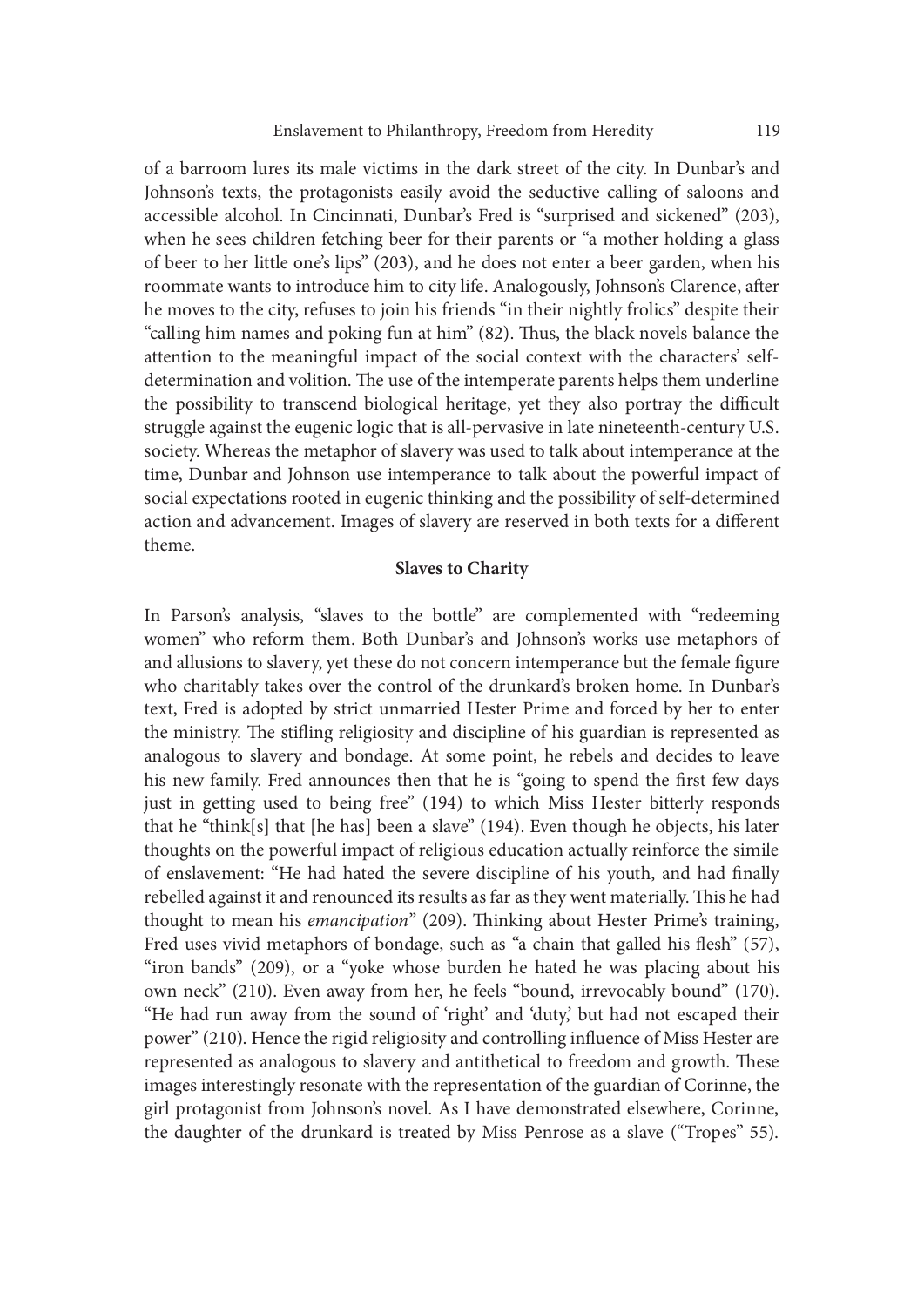She is "overworked and underfed," Miss Penrose "pays her no wages," and the girl is confined to the space of the household. Thus, in both texts, genteel agents of uplift are represented as slave owners.

Additionally, there are many more detailed parallels between the two guardians. Both are referred to as "stern," and their judgmental perspective on the lower class is highlighted. Just as Johnson's Miss Penrose cannot understand how lower-class people "could be so shiftless" (22-23; emphasis added), Miss Prime's voice is "a trumpet of scathing invective against the *shiftlessness*" of the "denizens of the poorer quarter" (34; emphasis added); she concludes that Fred's mother "ought n't never to 'a left her husband" and "the child is better off without her example" (7-8; emphasis added). In the emergent eugenic rhetoric, shitlessness, next to crime and disease, was a code word of racial and class difference. As Robin D. G. Kelley shows in a chapter tellingly entitled "Shitless of the Word Unite," the notion of shitlessness was central in what he calls the "Cult of True Sambohood," an ideology that soothed white anxieties about black presence at the labor market (21-22). Accordingly, the use of the term by the two white female guardians possibly invests both their protégées in particular and the lower class in general in the with racial difference.<sup>3</sup> The whiteness and privileged position of the guardians are emphasized in the representations of their white gaze. Whereas in Clarence and Corinne "Keen grey eyes of the seamstress" are depicted as looking sharply at people (50), in The Uncalled Miss Prime has a "cold grey eye" that "impales" her lower-class neighbor with "an annihilating glance" (27). In both texts, the women's judgmental look is coded with "grey" eyes in contrast to the dark eyes of the children. Fred's "brown eyes" are at one point "sparkling with amusement" (26), and Corinne's eyes are repeatedly referred to as black or dark (9, 14, 87). Hence the guardian's gaze, apart from class superiority, might be also informed with racial condescension.

In both cases, the adoptive households are very respectable and pristine, which follows the domestic ideal in the sentimental tradition (Tompkins 143, 178). The devotion to cleanliness also parallels the critical gaze of the narratorobserver in naturalist fiction, which painstakingly records the lower-class lack of hygiene and marks it with ethnic difference (Banerjee 122-123). Dunbar and Johnson problematize the identification of a clean household with moral purity, and thus they challenge the ideology of genteel respectability, yet they also point to the dominance of such thinking. The devotion to cleanliness of the middle-class guardians is manifested in both texts already at their beginnings, when they take over the cleaning of the dilapidated and dirty households of the orphaned children. Their own homes are accordingly immaculate. In Johnson's text, this is interpreted by the community as a univocal sign of a good adoptive environment. Corinne's brother draws the conclusion "from the very tidy appearance of the house" that she

<sup>3</sup> For the relationship between non-Anglo-Saxon ethnicities, eugenics, and the notion of "shiftlessness," see James C. Wilson, "Evolving Metaphors of Disease in Postgenomic Science: Stigmatizing Disability."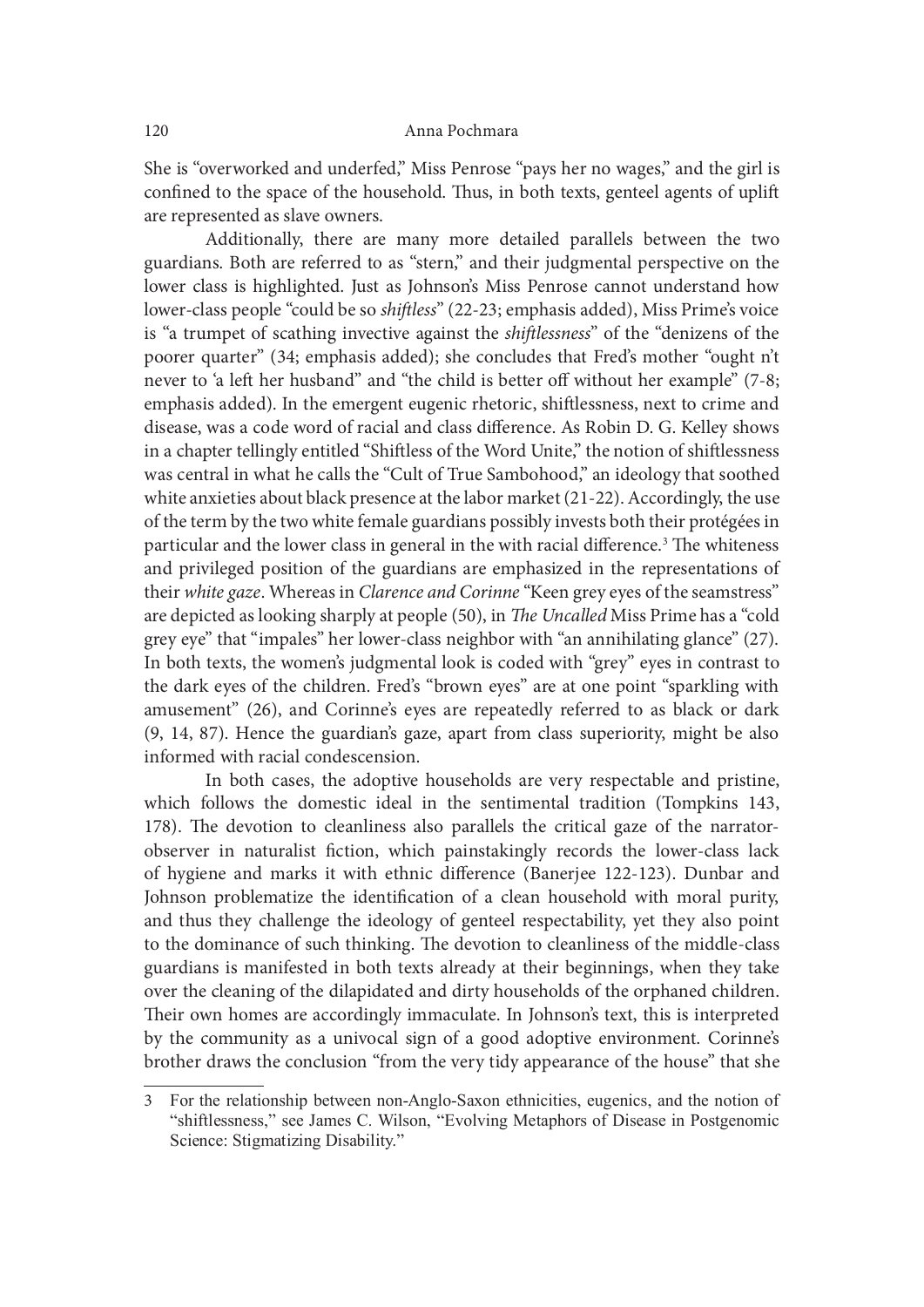is "fortunate in having such a home" (48). Also the teacher who visits the girl initially expects that "the prim Miss Rachel Penrose," "apparently a very exemplary woman" with "a good home," would guarantee the child's happiness (55). In The Uncalled, the pedantic house of Fred's guardian mimics the patronizing attitude of the owner. Miss Prime's windows look at the "mean street" like "a pair of accusing eyes" (32). The "the prim cottage" is "painted a dull lead colour" and the flowers are "planted with such exactness and straightness" that they look "cramped and artificial and stiff as a party of angular ladies dressed in bombazine" (32). In contrast to Johnson's novel, Dunbar's text, however, also explicitly expresses the lower-class perspective on Miss Prime's "maidenly neatness" (12). Mrs. Warren, one of Fred's mother's friends expresses her sympathy for the boy: "He won't dare to breathe from this hour on" (31). Even though Mrs. Warren does not have much sympathy of the narrative—she robs the orphaned home of Fred ater the funeral of his mother's belongings—her judgment regarding Miss Prime's approach to upbringing is largely correct and challenges the idea of noble charity. Overall, the images of the two households highlight the condescension of naturalist observers and dispute the goodwill of sentimental angels of charity.

Both Miss Penrose and Miss Prime show a dramatic lack of understanding and empathy for the lives of the lower-class children and, as I have demonstrated, turn the lives of their protégées into a limited existence that the texts compare with slavery. Their patronizing attitudes and privileged economic positions connotatively comment upon middle-class reform activities. According to Broder, in the 1890s, in response to labor unrest, conservative reform activists expressed a "desire to exert more control over the immigrant and African American working class" (18), and Johnson's and Dunbar's texts might respond to such increased policing. Significantly, the novels imagine the reform workers as white females. It can be read as a critical commentary on the evangelical missionary zeal of privileged white women and their crusades in lower-class neighborhoods, which provided them with an opportunity to introduce social change but also to exercise power over the disadvantaged. Additionally, the ease with which the guardians take charge of the orphans' homes and the orphans themselves can be linked to their unmarried status, which is suggested in The Uncalled, when "Miss Hester move[s] about the room, placing one thing here, another there, but ever doing or changing something, all with maidenly neatness" (12; emphasis added). As Anna Lepine argues, "the spinster unsettled established notions of domestic space by seeming to be 'at home' anywhere" (v). As a result, at the turn of the century, for many, "the single woman was a threatening figure, suggesting women's independence from men" (Holmes 68). Dunbar's and Johnson's texts record and activate these anxieties, marking them with class and possibly race resentments.

As an analysis of the guardians and adoptive environments demonstrates, both texts are entangled in dialogues with contemporary reform discourse and determinist philosophy. Johnson and Dunbar point to the significance of the environment and external influence: their powerful impact is expressed in metaphors of enslavement. Moreover, their correlation of the notion of slavery with white middle-class women's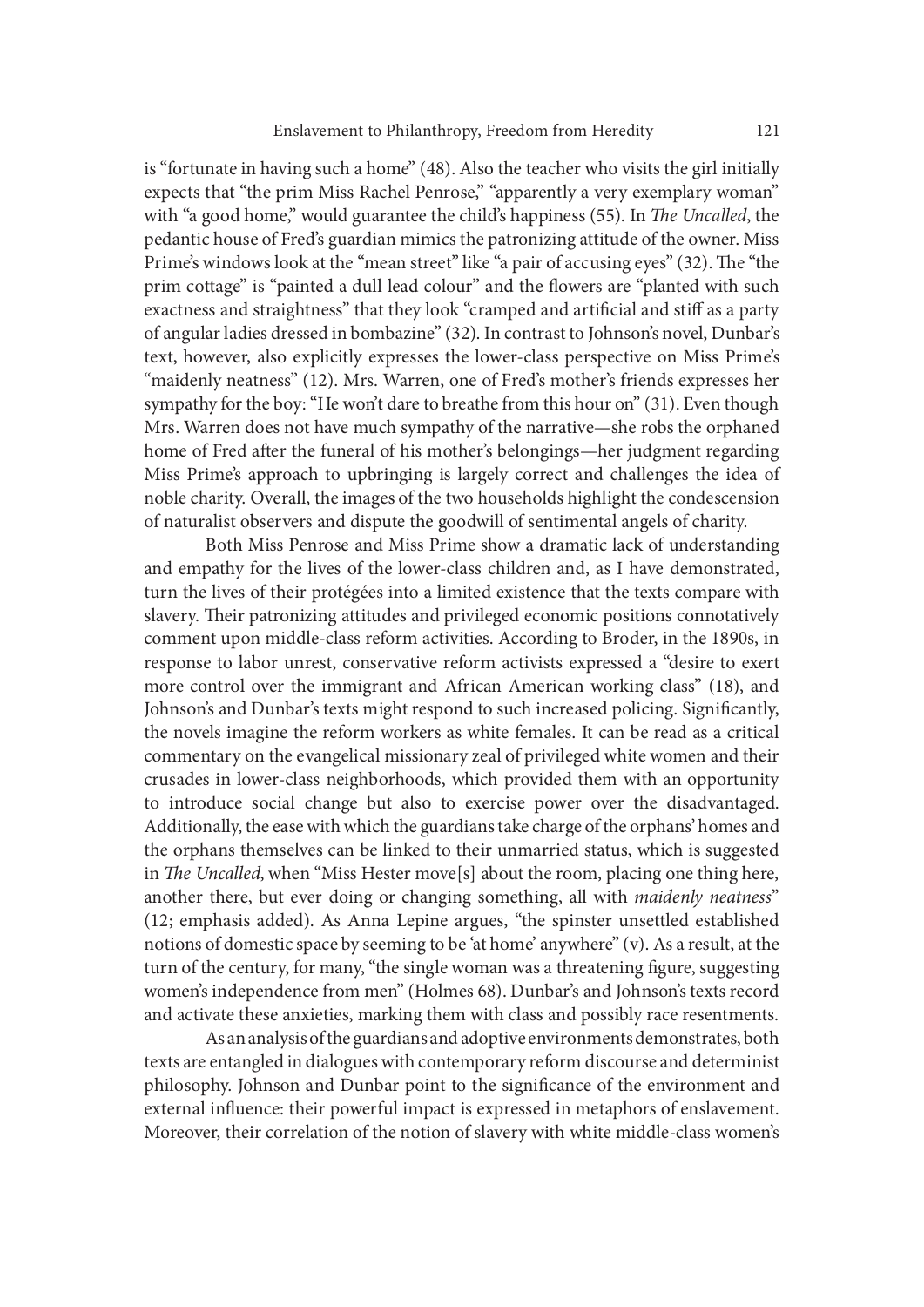### 122 Anna Pochmara

self-appointed guardianship of lower-class children can be read as a critique of the increased policing of the "other half."

## Emancipation from Heredity

Johnson's and Dunbar's dialogue with temperance discourse and naturalist philosophy is most conspicuous in their preoccupation with the notion of heredity. As I have mentioned, in contrast to both temperance fiction and naturalist classics, neither text shows any moments when the children of inebriates are drawn to drinking although sons in both novels migrate to the city and are exposed to its mythical temptations and saloons. In Dunbar's and Johnson's works, the protagonists struggle thus not as much with their heredity as with the eugenic thinking of society. Its pervasiveness can be illustrated with the fact that in Clarence and Corinne, even Corinne's future husband, as a Sunday school child, sees her as "only a pauper," whose "father is nothing but a drunkard" (153; 155). At the beginning of the novel, Clarence laments that Corinne and he are "the children of a drunkard" and that "People don't even want to give [him] work because of it; and they call [him] 'old drunken Burton's boy" (19-20). This is the key reason behind his decision to move to the city, among "new people—people who did not know him as 'old Jim Burton boy'" (78). Yet, the change of place is not enough to erase the internalized stigma. When Clarence is framed for stealing money and fired, he feels again "born to be downtrodden—crushed!" (116). What helps him overcome his despondence and begin a self-determined life is conversion, which he undergoes with the support of an evangelical missionary, Mother Carter. In a rewriting of the narrative analyzed by Parsons, here the redeeming woman saves the child rather than the fallen drunkard. Yet, the final moment that enables Clarence to come to terms with his origins is the news of his father's tragic death and his last words of repentance. Jim Burton's final remorse suggests that even the most degenerate brutes can change and hence enables his son to finally reject the notion of hereditary determinism.

In The Uncalled, the struggle against the influence of paternal heredity is depicted more elaborately. Fred, since childhood, is confronted with the idea that "blood 's bound to tell, an' with sich blood as he 's got in him [no one knows] what he 'll come to" (23). People object to his entrance into the ministry because "It 's ag'in' nature" that "Old Tom, drunken Tom, swearin' an' ravin' Tom Brent's boy [should become] a preacher!" (114). A manipulative animalistic metaphor is used to support this eugenic logic: "A panther's cub ain't a-goin' to be a lamb" (114). As a minister of his small congregation, Fred constantly feels that he is "fighting old Tom Brent"  $(179)$ . The struggle with the image of his father accompanies the climactic twist, when Fred resigns from the position of the town's minister. After the elders oppose his decision not to stigmatize a young pregnant girl, he decides to leave, and explains that "You are saying that it is the old Tom Brent in me showing itself at last. Yes, it has smouldered in me long, and I am glad.... I would rather be the most roistering drunkard that ever reeled down these streets than call myself a Christian and carouse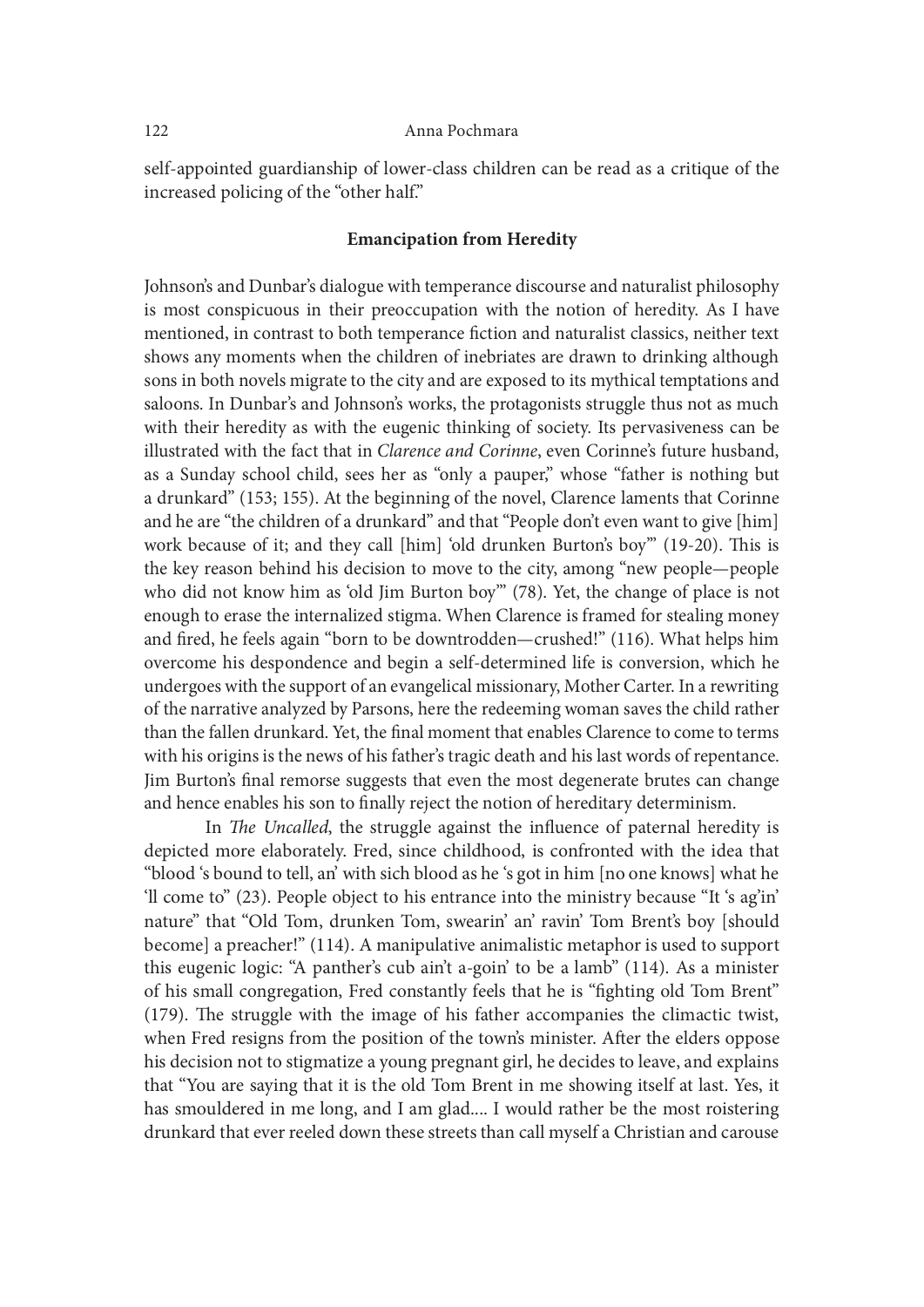over the dead characters of my fellows....Yes, old Tom, drunken Tom Brent's son despises you" (187-188). Fred uses the image of his father to highlight the hypocrisy of the congregation, and subsequently migrates to the city to leave behind his "past of sorrow and degradation" (222).

Yet the struggle against eugenic logic does not end with Fred's move to Cincinnati. Instead of being able to free himself from his father's shadow, the protagonist is forced to face him as the city, instead of providing anonymity, coincidentally reunites the son with his father. A newly reformed drunkard, Tom Brent is a temperance advocate. Fred feels that he "comes and lays a hand upon [him], and that [he is] more the son of Tom Brent [that] night than ever before" (222). Ater the encounter, Fred's "eyes [are] bloodshot, his face [is] pale, his step [is] nervous and weak" (224), and his landlady assumes that he is intoxicated. Thus at this moment, his father's former intemperance is mirrored in what the novel refers to as Fred's "beastly condition" (224)—the contact with his father touches the son with temporary inebriety. The confrontation, after much inner struggle on Fred's part, ultimately ends in reconciliation. Characteristically, Fred does not take up his father's position, but, to the contrary, his father takes the room and bed of the son. Dunbar thus rewrites a scene of a drunkard's reformation in his child's bed, which according to Karen Sanchez-Eppler is a staple image in temperance fiction (1). Yet, in contrast to the scenes analyzed in her article, Fred is empowered by the scene of reunion with his father, which enables his separation from the haunting image of the drunkard. The reconciliation ends Fred's Oedipus crisis: he is able to enter a relationship with a woman and get married. Overall, both for Clarence and for Fred, the final encounters with their fathers or their words help them soothe their anxiety over hereditary intemperance. Also, in contrast to many traditional temperance tales, both texts are more interested in saving the children rather than redeeming the drunkard fathers.

# The Converted and the Uncalled

Apart from several strong parallels between the two narratives, there is an important difference, namely, their representation of conversion experience. Dunbar's and Johnson's rewritings of this trope need to be considered in the context of what Ann Douglass famously dubbed "the feminization of American culture," a process in which "The Victorian lady and minister" changed the literary scene (8). In the course of the nineteenth century, the religious sphere was domesticated and as a result became part of the woman's realm. Just like in the temperance narrative analyzed by Parsons, in sentimental conversion narratives, woman was positioned as a redeemer. As Jane Tompkins states, in sentimental rhetoric, women served as mediators between the unconverted and God (219). Woman's religious mission was strongly related to the rise of the ideology of suasion—the specifically feminine power of moral influence (Dorsey 116). Moral suasion enabled women to transcend the limits of the domestic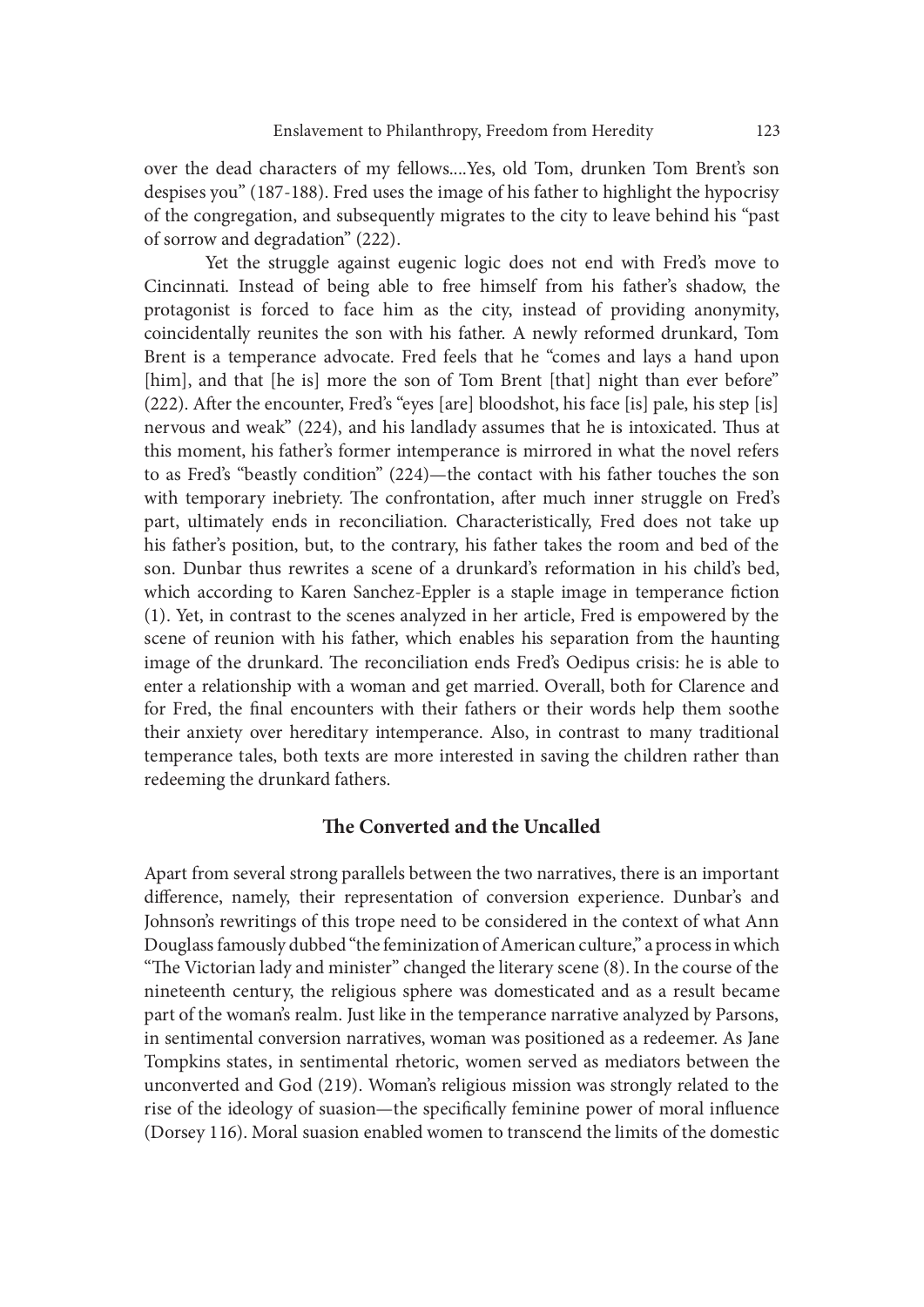sphere since, as Tompkins argues in her generous reading of the sentimental tradition, "religious conversion" was positioned as "the necessary precondition for sweeping social change" (132), and the "process of redemption" could "change the entire world" (131). Conversion was supposed to lead to social transformation as it helped build a community alike in interests and feelings, and the woman's power of moral suasion was instrumental in its emergence.

Both African American novels recast the hegemonic scenario of woman's religious mission as analyzed by Douglas and Tompkins. The theme is especially significant in Johnson's novel—subtitled "God's Way" and originally published by American Baptist Publication Society. Although it largely embraces this element of the sentimental tradition, not all women in the text are true religious mentors. Before the model redeeming woman is introduced into the narrative, as I have mentioned, the first religious guardian—the stern, grey-eyed Miss Penrose—exploits Corinne rather than facilitates the moral growth of the girl. The novel mocks religious hypocrisy as Miss Penrose makes "a great show of piety" and "invariably attend[s] church in the morning, rain or shine, snow or blow" (57), yet prohibits her protégée from accompanying her to services. Instead, "acting the part of a Christian guardian," she makes "the child plod through [the Old Testament] verses" that are indecipherable to the girl and just make "her eyes and head ache" (58). Corinne's first step towards conversion is individual—she finds a Bible in her room, opens it at the New Testament, and the passages give her spiritual comfort.

In contrast to Corinne's individual encounter with the Bible, her brother, characteristically for the sentimental tradition, needs a woman as a mediator with God. After he is unjustly accused of theft and fired, he encounters Mother Carter, who "perform[s] her mission" among "those in want, never failing to put in a word or two of either advice, admonition or comfort" (121). Her power of suasion works also on Clarence, who "confesse[s] his sins and ask[s] earnestly to be forgiven, and then and there [gives] himself to God" (145). The novel's representation of conversion does not, however, completely follow sentimental expectations. First of all, Clarence finds his way to God in the city, which, in sentimentalism, is closely related to worldly sophistication and corruption of the wide world (Tompkins 81). Furthermore, the redeeming woman is not a respectable middle—class reformer as in the traditional sentimental novel, which "represents the interests of middle class women" (Tompkins 140), but a representative of the underprivileged. Thus, Clarence accidentally meets a lower-class woman in the city streets, who uses her feminine influence to save him. This episode signifies on the popular scenario of urban corruption and seduction of a young man in the city. Johnson's text positions conversion—traditionally located in the domestic realm – in the city, and thus disrupts the neat binary opposition between the innocent country and corrupt urban landscape. Furthermore, by contrasting two Christian female guardians—the noble lower-class Mother Carter and the respectable but hypocritical Miss Penrose— Johnson expresses her anxiety regarding white middle-class missionary zeal.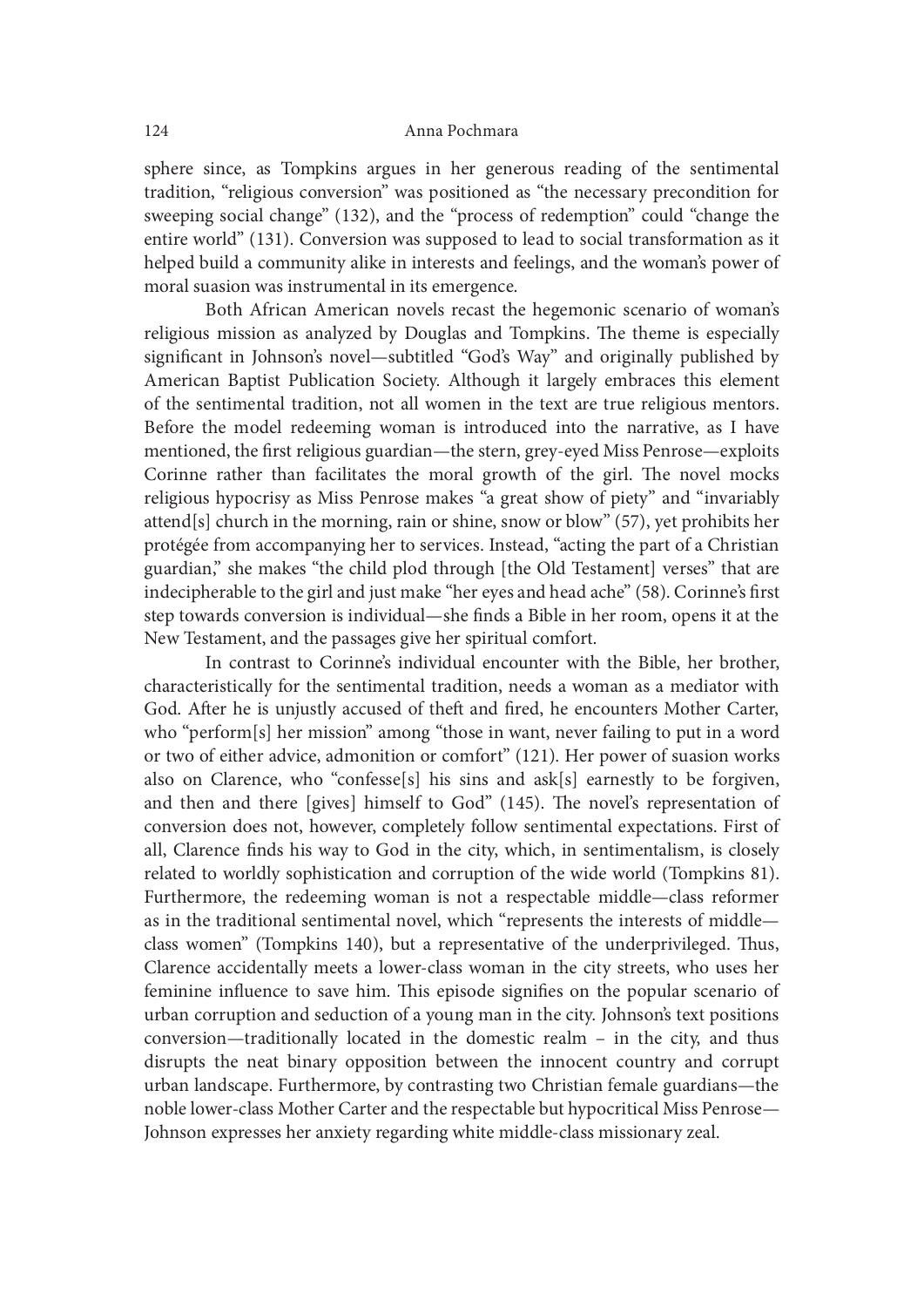Ater his conversion, the novel contrasts Clarence's former ambitions and "the prospect of [professional] advancement before him" with "God's way" (144). He stays with Mother Carter and does not seek work to "make more money" (147). From the point of view of capitalist efficiency, he seems unproductive as his work for Mother Carter is imperceptible for outsiders; Miss Penrose could judge him as a representative of the "shiftless" class. The narrator explicitly comments on the significance of such invisible work: "It is not always necessary that people should live very prominent and public lives in order to be useful. Lights are burning where the busy world sees them not; but that it does not see or know them does not alter the fact that they are performing their mission" (121). Even after he gets his education, Clarence does not go back to business but becomes a doctor instead. Typically for the sentimental tradition, the marketplace is represented as unpredictable and unjust, yet it does not morally corrupt the main character but makes him homeless. Yet despite the novel's preoccupation with spiritual growth—it represents the economic hardships of migration and urbanization from a structural perspective that is indebted to the naturalist logic of social determinism.

In Dunbar's text—according to Robert Bone his "spiritual autobiography" (39)—already the title suggests that it will problematize the idea of calling and conversion. Against his guardian's hopes, Fred does not have a minister's calling. The awakening and emancipation he experiences in the novel result from his resolution to leave ministry (170; 209)—the first autonomous decision he makes. Ostentatiously religious women in the novel, just like in Johnson's text, are not successful "mediators between God and the unredeemed" (Tompkins 219). Hester Prime, as I have demonstrated, is depicted as an enslaving force. She is paired with the minister's daughter, who is unfavorably judged by the narrative as a "fool" and a "shallow woman" that with complacency "skims the surface of tragedy and thinks that she has sounded the depths" (121). The true redeemer in the first part of the novel is "Brother Hodges," Fred's adoptive father "a kindly-faced man," whose "supplication [i]s very tender and childlike.... He left all to God, as a child lays its burden at its father's feet, and many eyes were moist as the people rose from their knees" (17). Hodges's prayer strongly reminds of the biblical verse frequently repeated in Johnson's novel: "Casting all your care upon him; for he careth for you" (65, 73, 109). When Fred leaves Dexter, "Poor Eliphalet... br[eaks] down and we[eps] like a child" (197). The incident takes "sunshine... out of the old man's life" (197). Not only is Eliphalet a more successful mediator between "God and the unredeemed," but he is also represented as a better parent than his wife, which clearly challenges the sentimental tradition's celebrations of mothering and feminine power of religious suasion.

Analogously to Clarence and Corinne, The Uncalled also problematizes the moral corruption related to the city in the sentimental tradition. In contrast to Miss Prime's predictions that in "a strange city full of wickedness an' sin," Fred might fall victim to "temptation sich as is layin' in wait fur young men" (195), migration to the city helps him renounce stiff religiosity, grow, and find his fulfillment. Significantly,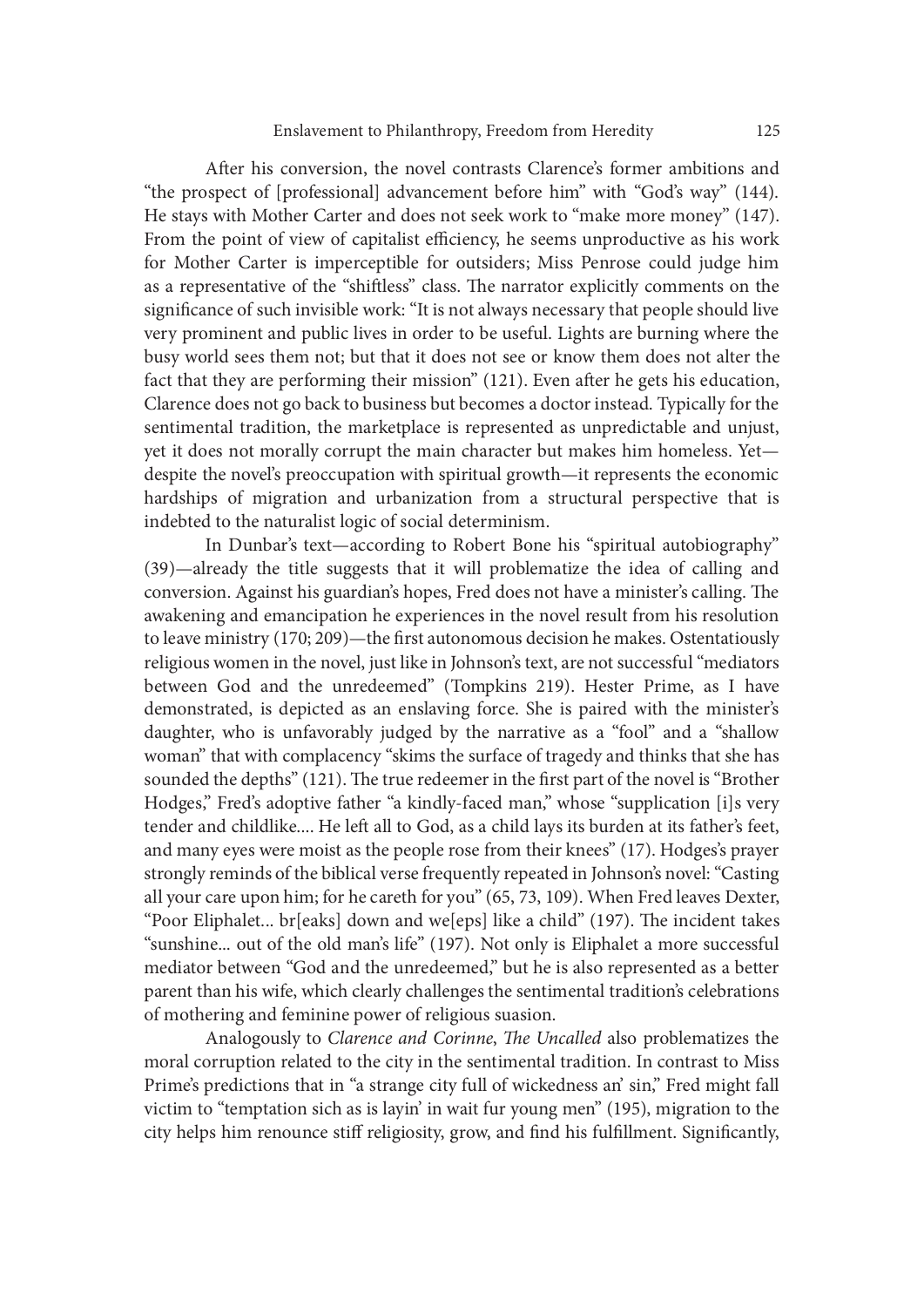his stern guardian is juxtaposed with an urban woman, whose influence is represented in a much less restrictive way. Fred meets "a young lady... who is very much interested in church work, and somehow she has got [him] interested too, and [he goes] to her church every Sunday" (245). Alice's in{uence is positioned as parallel to that of Fred's adoptive father Hodges: "'I been a-prayin' fur you,' [Hodges] said. 'So has Alice,' replied the young man, 'though I don't see why she needs to pray. She's a prayer <sup>2150</sup><br>
his stern guardian is juxtaposed with an urban woman, whose influence is represented<br>
in a much less restrictive way. Fred meets "a young lady... who is very much interested<br>
in church work, and somehow she has got ideas of an urban temptations and seductive women. Even though during his first days in Cincinnati, the protagonist admits that "The city indeed was full of temptations to the young" (206), the closure of the novel, which ends in Fred's settling down in the metropolis and his marriage to Alice, disproves the uniform identification of the city with sinfulness. Fred's story represents the experience of urban immigration, which was common for millions of turn-of-the-century Americans. When Fred's narrative is read more specifically as a commentary on the situation of the African American community, it represents the Great Migration of black people to the Northern cities as a possible way to emancipation from the Jim Crow regime.

As I have demonstrated, despite their differences, Johnson's and Dunbar's novels are entangled in parallel dialogues with contemporary reform discourse and determinist philosophy. Both highlight the significance of the environment and external influence, whose powerful impact is expressed in metaphors of enslavement. Additionally, their correlation of the notion of slavery with white middle-class women's self-appointed guardianship of lower-class children can be read as a critique as a possible way to emancipation from the Jim Crow regime.<br>
As I have demonstrated, despite their differences, Johnson's and Dunbar's<br>
novels are entangled in parallel dialogues with contemporary reform discourse and<br>
det possibility of transcending biological heritage yet they also show the struggle against eugenic logic that is all-pervasive in the late nineteenth-century society. For the abject classes and races, the most destructive force is not the internal factor of heredity or the omnipresence of alcohol but the in{uence of Darwinist ideology. Especially in their revisions of the drunkard narrative and sentimental conversion narrative, the novels balance the attention to the meaningful impact of the social context and external influences, on the one hand, and the characters' self-determination and volition, on the other. Characteristically, despite their incorporation of determinism, the protagonists' plotlines do not end in decline. Even the brutal intemperate fathers express remorse and desire to change before they die. The racial indeterminacy of the characters in the novels enables the authors to avoid the immediate associations between black lower-class population and retrogressionist ideology. Furthermore, if racial unmarkedness is read as white, the texts evoke images of white male brutality and white female drunkenness, thus even further challenging the ideology of retrogressionism. On the other hand, it is possible to read protagonists in both texts as black, which offers a narrative of self-determined uplift of the black community: in the case of Johnson, ending in a homecoming and a formation of a larger extended family, in the case of Dunbar, a linear plot, ending with an independent nuclear family in the city.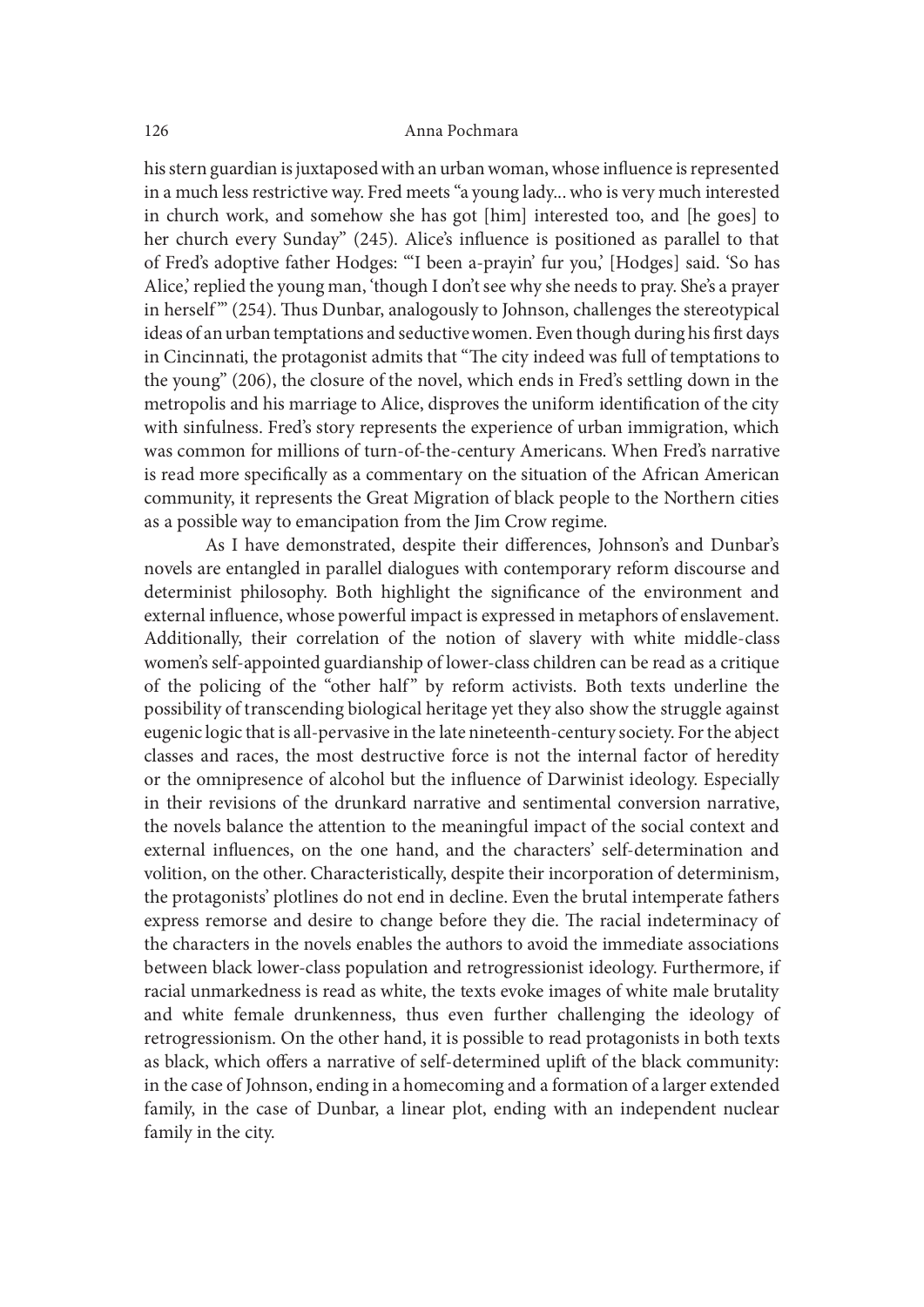# Works Cited and Consulted

- Banerjee, Mita. Color Me White: Naturalism/Naturalization in American Literature. Universitaetsverlag Winter, 2013.
- Bone, Robert. The Negro Novel in America. Yale University Press, 1958.
- Broder, Sherri. Tramps, Unfit Mothers, and Neglected Children: Negotiating the Family in Nineteenth-Century Philadelphia. University of Pennsylvania Press, 2010.
- Crane, Stephen. The Open Boat and Other Stories. Courier Corporation, 2012.
- Dixon, Thomas. The Leopard's Spots: A Romance of the White Man's Burden, 1865-1900. Gregg Press, 1967.
- Dorsey, Bruce. Reforming Men and Women: Gender in the Antebellum City. Cornell University Press, 2002.
- Dreiser, Theodore. Political Writings. University of Illinois Press, 2010.
- Dreiser, Theodore. Short Stories. Courier Corporation, 2012.
- Dunbar, Paul Laurence. The Uncalled: A Novel. International Association of Newspapers and Authors, 1901.
- Fabi, M. Giulia. "Taming the Amazon? The Price of Survival in Turn-of-the-Century African American Women's Fiction." The Insular Dream: Obsession and Resistance, edited by Kristiaan Versluys, Amsterdam University Press, 1995, pp. 228-241.
- Fabi, M. Giulia. "White Lies: Amelia E. Johnson's Sunday School Fiction and the Politics of Racelessness." Comparative American Studies, vol. 5, no. 1, 2007, pp. 7-35.
- Fleissner, Jennifer L. Women, Compulsion, Modernity: The Moment of American Naturalism. University of Chicago Press, 2004.
- Holmes, Katie. "'Spinsters Indispensable': Feminists, Single Women and the Critique of Marriage, 1890–1920." Australian Historical Studies, vol. 29, no. 110, 1998, pp. 68–90, doi:10.1080/10314619808596061.
- Howard, June. Form and History in American Literary Naturalism. University of North Carolina Press, 1985.
- Jarrett, Gene Andrew. "Second-Generation Realist; Or, Dunbar the Naturalist."African American Review, vol. 41, no. 2, 2007, pp. 289–94. http://www.jstor.org/ stable/40027062.
- Kaplan, Amy. The Social Construction of American Realism. University of Chicago Press, 1992.
- Kelley, Robin D. G. Race Rebels: Culture, Politics, and the Black Working Class. Free Press, 1994.
- Lepine, Anna. The Old Maid in the Garret: Representations of the Spinster in Victorian Culture. University of Ottawa, 2007. doi:http://dx.doi.org/10.20381/ruor-19750
- London, Jack. Novels and Social Writings. Library of America, 1982.

Parsons, Elaine Frantz. Manhood Lost: Fallen Drunkards and Redeeming Women in